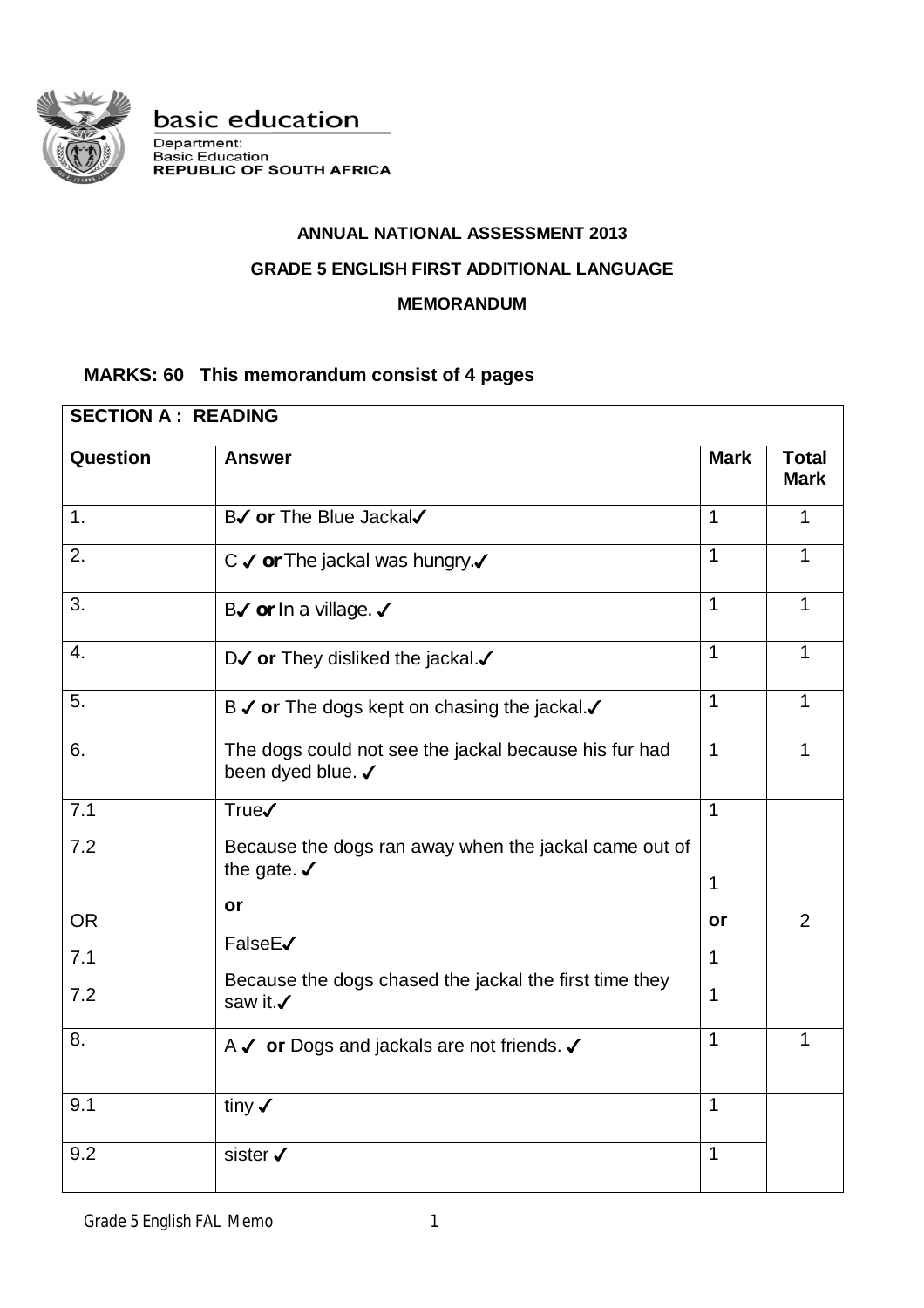| <b>SECTION A: READING</b> |                                                                                                                                                            |                |   |
|---------------------------|------------------------------------------------------------------------------------------------------------------------------------------------------------|----------------|---|
| 9.3                       | bear √and hair√                                                                                                                                            | $\overline{2}$ |   |
| 9.4                       | shaggy√ sheepdog√                                                                                                                                          | $\overline{2}$ | 8 |
| 9.5                       | The poem is about the family $\sqrt{\checkmark}$ or about life within the<br>family. $\checkmark\checkmark$<br>NB! Give two marks for any suitable answer. | $\overline{2}$ |   |
| 10.1                      | dig the soil over to the depth of the garden fork. $\checkmark$                                                                                            | 1              | 3 |
| 10.2                      | add manure to ensure that the soil is rich. √                                                                                                              | 1              |   |
| 10.3                      | add a good fertilizer. J                                                                                                                                   | 1              |   |
|                           | <b>TOTAL SECTION B: 20</b>                                                                                                                                 |                |   |

| <b>SECTION B:</b> | <b>LANGUAGE STRUCTURE</b>                                          |              |                |
|-------------------|--------------------------------------------------------------------|--------------|----------------|
| 11.1              | into $\checkmark$                                                  | $\mathbf 1$  |                |
| 11.2              | in $\checkmark$                                                    | 1            | $\overline{4}$ |
| 11.3              | under√                                                             | $\mathbf{1}$ |                |
| 11.4              | $at\checkmark$                                                     | $\mathbf 1$  |                |
| 12.               | received√                                                          | 1            | 1              |
| 13.1              | The dog chases √the jackal.                                        | $\mathbf 1$  | 3              |
| 13.2              | The dyer lives√ in a big house.                                    | $\mathbf{1}$ |                |
| 13.3              | The jackal falls $\checkmark$ into the dye.                        | $\mathbf{1}$ |                |
| 14.1              | The animals in the forest $cried\checkmark$ loudly when the jackal | $\mathbf 1$  |                |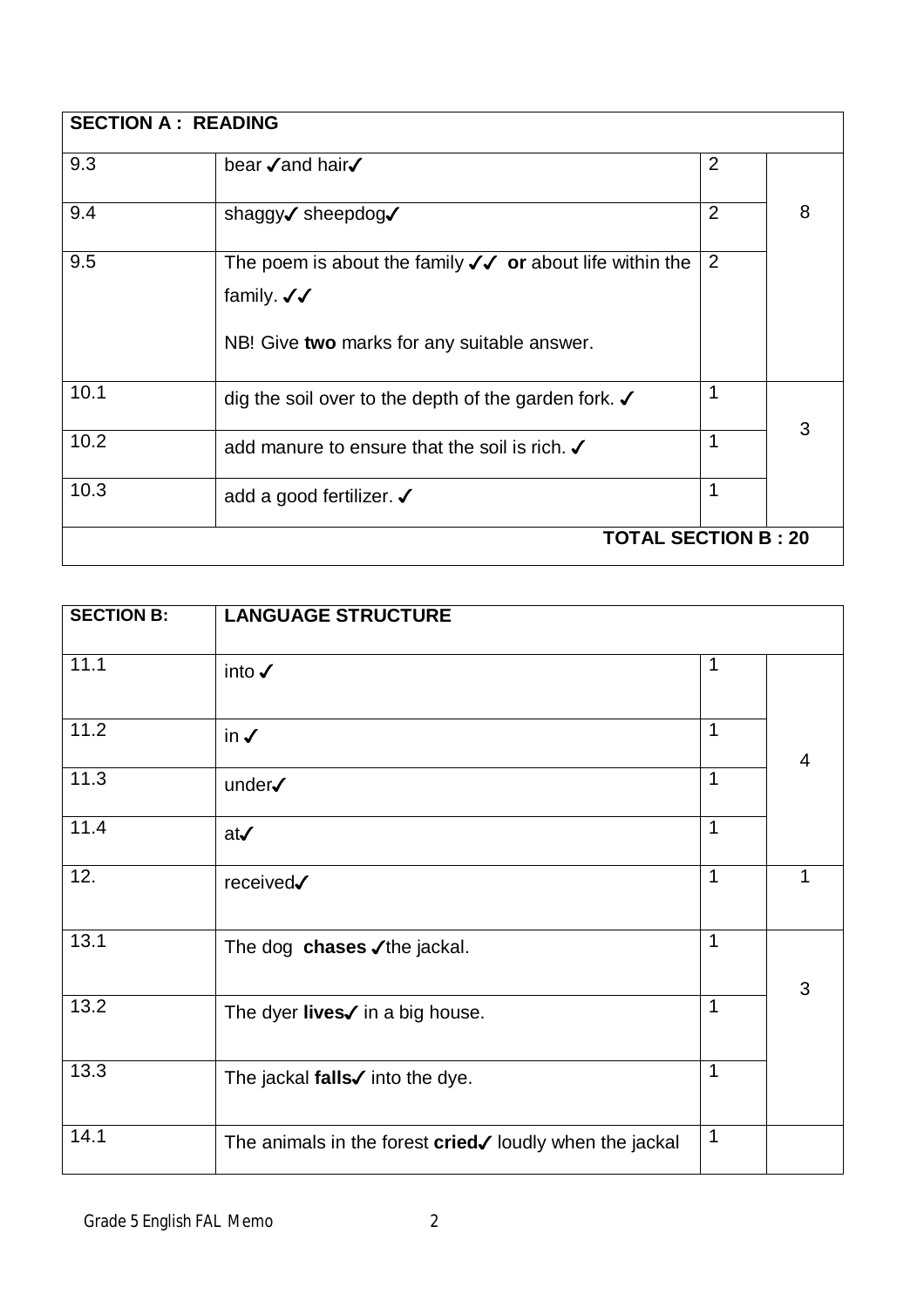|      | appeared.                                          |                |                |
|------|----------------------------------------------------|----------------|----------------|
| 14.2 | The dyer saw√ the dogs chasing the jackal.         | $\mathbf{1}$   | 3              |
| 14.3 | It was√ quiet in the village during the night.     | $\overline{1}$ |                |
| 15.  | unhappy√                                           | $\mathbf{1}$   | 1              |
| 16.  | quick√ or swift√                                   | $\mathbf{1}$   | 1              |
| 17.  | $D\checkmark$ or louder $\checkmark$               | $\mathbf{1}$   | 1              |
| 18.  | $C\checkmark$ or coldest $\checkmark$              | $\mathbf{1}$   | 1              |
| 19.  | Jerry√ Dlamini√ told Asanda √ to buy               |                |                |
|      | cabbage,√potatoes, √ carrots and green beans. √    | 6              | 6              |
| 20.1 | The farmer does not√or doesn't √ sell √ different  | $\overline{2}$ | 2              |
|      | vegetables.                                        |                |                |
| 20.2 | Mrs Ntoyi did not√ or didn't√ buy√ a bag of manure | $\overline{2}$ | $\overline{2}$ |
|      | for her garden.                                    |                |                |
|      | <b>TOTAL SECTION C: 25</b>                         |                |                |

| <b>SECTION C</b> | <b>WRITING</b>          |             |                             |
|------------------|-------------------------|-------------|-----------------------------|
| Question         | <b>Expected Answer</b>  | <b>Mark</b> | <b>Total</b><br><b>Mark</b> |
| 21.              | See the attached Rubric | 5           |                             |
|                  |                         | 5           | 15                          |
|                  |                         | 5           |                             |

 **TOTAL SECTION C : 15**